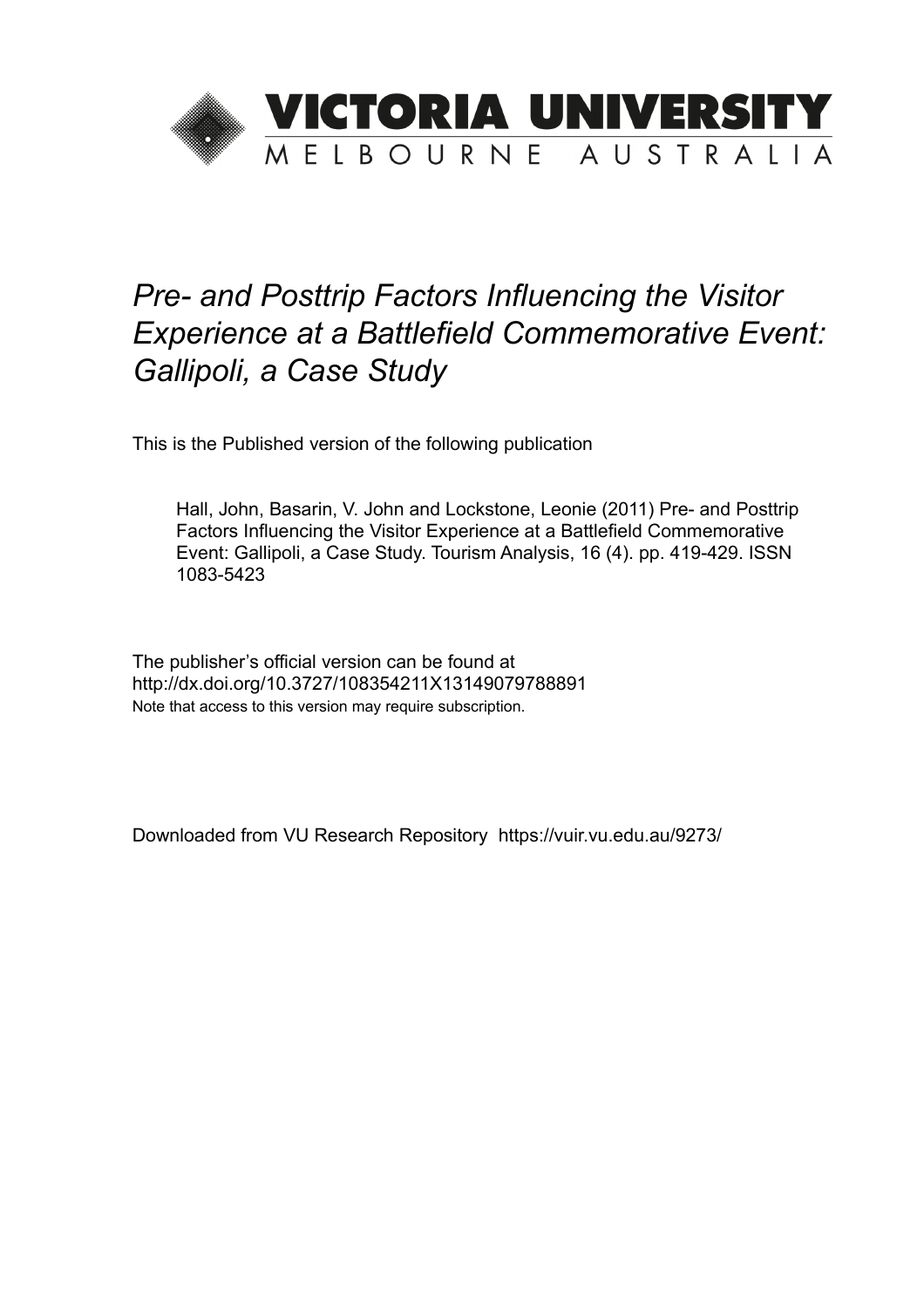# PRE- AND POSTTRIP FACTORS INFLUENCING THE VISITOR **EXPERIENCE AT A BATTLEFIELD COMMEMORATIVE EVENT: GALLIPOLI, A CASE STUDY**

JOHN HALL,\* V. JOHN BASARIN,\* and LEONIE LOCKSTONE-BINNEY†

\*Deakin University, Burwood, Victoria, Australia †Victoria University, Melbourne, Australia

Battlefield tourism is a major component of national and international tourism. This article sets out to provide a holistic understanding of the preevent factors influencing attendance at an event commemorating a famous World War I battle and to follow the cycle through to gain an understanding of what postevent factors influence event satisfaction and how this translates into recommending behavior. The Anzac Day commemorative event at Gallipoli, Turkey, provides the backdrop for this study. A two-step process was used to gather information from Australians partaking in the Gallipoli commemorations in 2007. A preevent questionnaire was distributed to a convenience sample of respondents while they were in transit from Istanbul to Gallipoli for the commemoration. In total, 482 preevent questionnaires were obtained. Step two of this process saw an exit questionnaire administered to a convenience sample of participants on the return journey to Istanbul, resulting in 331 completed postevent questionnaires. The pre- and postevent datasets were separately analyzed using factor analysis and structural equation modeling (SEM) where appropriate. The findings highlight the role of various event attributes, most prominently the ceremonial and experiential aspects of the Anzac Day commemorations, in encouraging visitor satisfaction and further flow-on effects for recommending behavior.

Key words: Battlefield tourism; Commemorative event; Pre- and posttrip visitation; Gallipoli

# Introduction

Battlefield tourism has been recognized as a fast growing component of national and international tourism (Smith, 1998). Examples of battlefields associated with this phenomenon include the Western Front in France and Belgium, Waterloo in Belgium, Culloden in Scotland, Pearl Harbor and Gettysburg in the US, and Gallipoli in Turkey. While a continuous flow of tourists to these sites is evident.

Address correspondence to Associate Professor John Hall, Deakin Business School, Deakin University, 221 Burwood Highway, Burwood, Victoria 3125, Australia. Tel: 0392445054; Fax: 0392445544; E-mail: johnhall@deakin.edu.au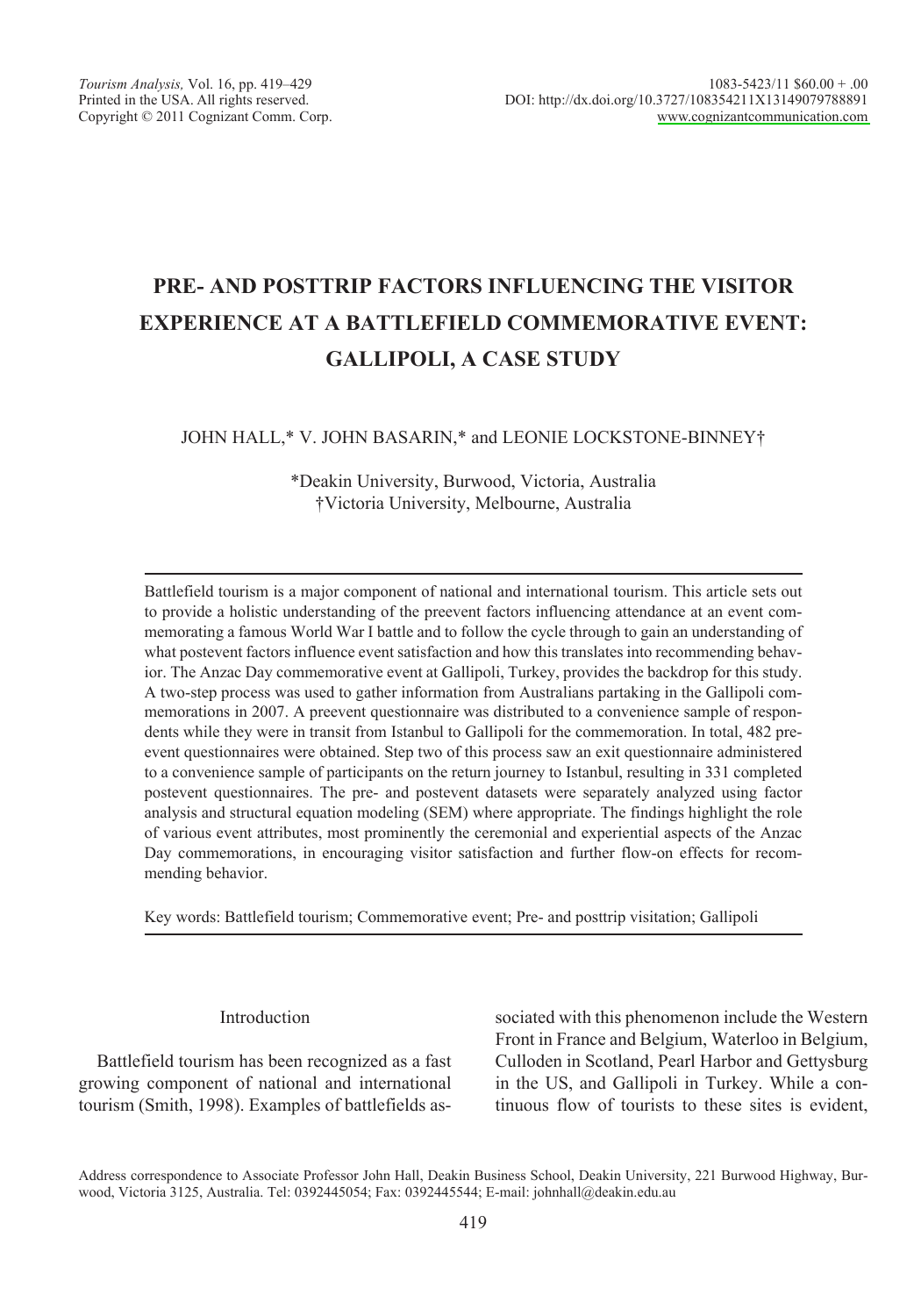visitation is often bolstered by commemorative events in honor of specific occasions such as a particular battle or Armistice Day.

One such commemorative event is the remembrance of Anzac Day by Australians and New Zealanders on April 25 at Gallipoli, Turkey. This event attracts up to 20,000 attendees annually (Hall, Basarin,  $&$  Lockstone, 2010). The significance of this place and event is borne out of the involvement of the ANZAC (Australian and New Zealand Army Corps) troops in World War I (1915) and their battles against the Turkish on the Gallipoli Peninsula at Anzac Cove. The aim of this article is to gain a holistic understanding of the influence preevent factors such as visitor motivation and information searching have on attendance at commemorative events and to follow the cycle through to gain an understanding of what postevent factors influence event satisfaction and how this translates into future recommending behavior. The Anzac Day commemorative event at Gallipoli, Turkey, serves as a case study for this article.

### Literature Review

The literature review framing the current study provides an overview of the phenomenon of battlefield tourism, with specific reference made to the historical importance of the Anzac Day commemorations at Gallipoli. The importance of motivation and word-of-mouth recommendation in driving visitation will be explored, followed by visitor satisfaction and behavioral intentions as an outcome of successful event experiences.

# Battlefield Tourism and the Anzac Day Remembrance

Visiting battlefields around the world has become one of the fastest growing tourism phenomena in recent decades. According to Smith (1998), war-related tourism attractions are the largest single category of tourism. Tourists visit battlefields for a variety of reasons that include an interest in history or a desire to reconnect with the past (Winter, 2009). Others are trying to recreate the drama of the event within the actual physical surroundings. While some want to pay respect and com-

memorate those who took part in the battle, others attach a sense of spiritual sanctity to their visit, similar to that of religious rituals (Hannaford, 2001).

Slade  $(2003)$  argues that visiting Gallipoli is a profound experience in that "most of the Australians and New Zealanders who travel to Gallipoli are engaged in a journey of discovering themselves, their roots, and the meanings of their nations in the modern world" (p. 792). This motivation as it relates to national identity supports Stanley's (2005) contention that Gallipoli provided Australia with "its single most influential national myth" (p. 140).

What sets Gallipoli apart from other battlefield sites is that the overwhelming majority of visitors converge for 1 day annually to commemorate Anzac Day. With the declaration of a constitution. Australia became a federation of states and a nation in 1901. The Gallipoli campaign in the then Ottoman Empire was the first united action of this fledging nation. Australian soldiers were combined with New Zealanders to establish ANZAC as a fighting force. Gallipoli was a disaster, with around 25,000 Australian casualties. Most Australian towns, villages, and hamlets had sons buried at Gallipoli.

Anzac Day was first commemorated in Australia in 1916. In 1923, each Australian state gazetted April 25 as a public holiday. The first Anzac Day beach service was held at Gallipoli in 1925; however, these in situ commemorations did not become widely popular until the 1980s (Wahlert, 2008). The 90th anniversary of Anzac day was celebrated in 2005 when 20,000 Australians attended. The prediction for  $2015$  is that there will be 50,000 visitors. The commemorations have demonstrated obvious signs of formalization and professionalism in recent years to cope with the ever increasing number of visitors.

Heritage commemorations, such as the one at the heart of the current study, have been defined as "memorial services, specific ceremonies...designed to honor the memory of someone or something" (Getz, 2007, p. 34). It has been suggested that this type of event has received limited research attention despite the fact that while "wars might or might not be planned, ... victory celebrations and remembrance commemorations certainly are" (Getz, 2007, p. 108). The current article will go some way to address this knowledge gap by providing a holistic understanding of the factors influencing visita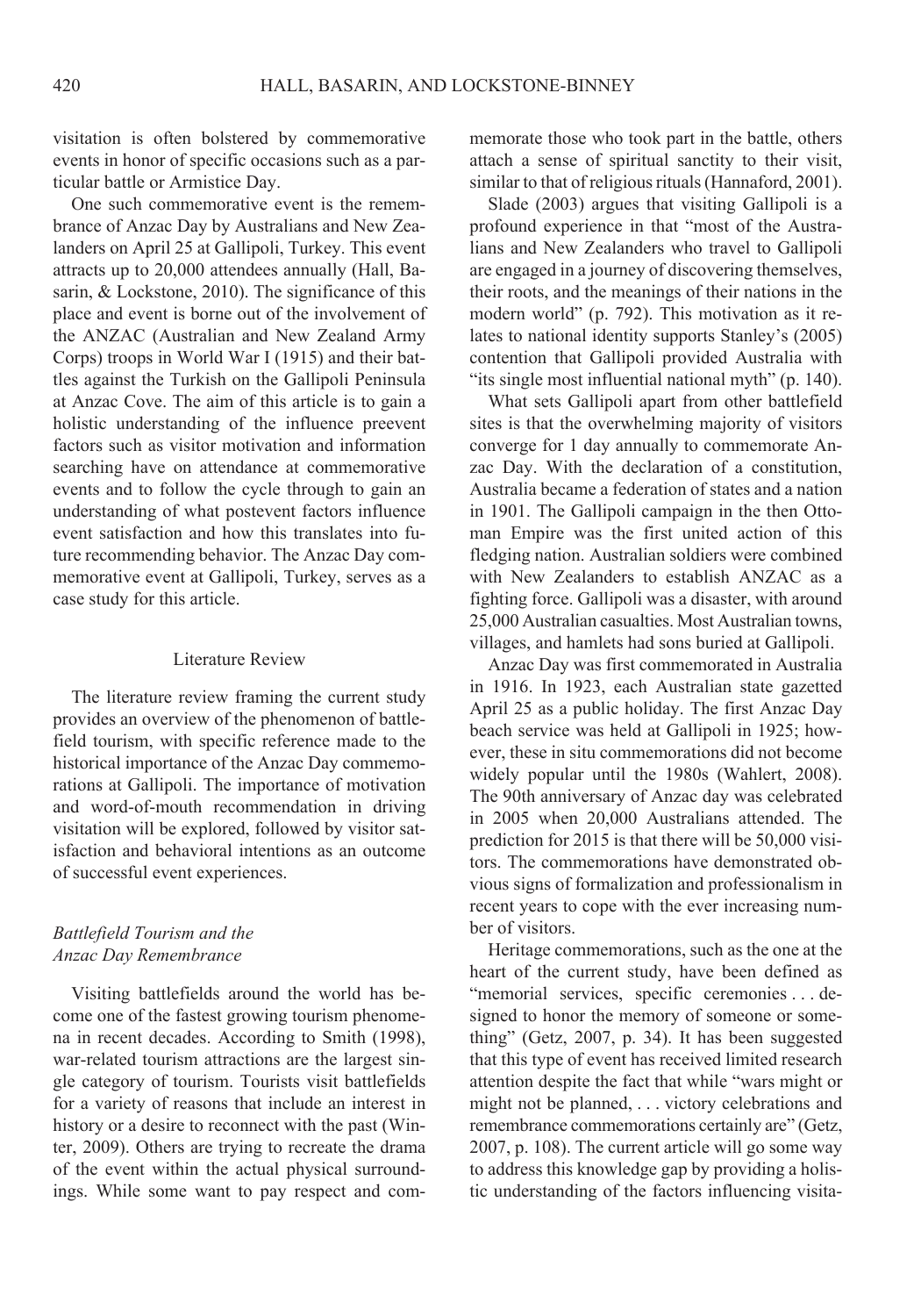tion to commemorative events and the associated *outcomes* 

# Preevent and Postevent: Understanding the Importance of Motivation, Satisfaction and Word-of-Mouth Recommendation

Li and Petrick (2006), in a timely review of the growing body of event motivation studies, articulate the earlier work of Crompton and McKay (1997) in noting that an understanding of event visitor motivation is "key to designing offerings for event attendees, a way to monitor satisfaction, and a tool for understanding attendees' decision-making processes" (Li & Petrick, 2006, p. 239). Despite recognition of the fundamental importance of visitor motivation as a research construct there remains a lack of studies examining people's motives for attending commemorative events (Hall et al., 2010), and more generally, sites of battlefield tourism visitation (Seaton, 1999; Slade, 2003; Stone & Sharpley, 2008). The current article will make an additive contribution by using a quantitative method to provide a demand-side perspective of visitor motivations for attending a battlefield tourism commemorative event

Apart from internal motives, it is likely word-ofmouth recommendation will have a strong influence on attendees' preevent decision making. There is an increasing emphasis on this personal form of communication as an efficient means of attracting consumers in service contexts (Christopher, Payne, & Ballantyne, 2002; McLean, 1994). The basic premise is that an endorsement from a friend or relative has a major influence on purchase probabilities (Swan & Oliver, 1989), and relative to mass media, is an important and trustworthy source of information (Gatignon & Robertson, 1985). This is particularly important for services such as special events that occur on an irregular basis, and even more vital in regard to battlefield commemorative events that often do little in the way of formal advertising.

Postevent, the word-of-mouth recommendation of visitors may also serve as a key indicator of future intentions (Bennett & Barkensjo, 2005; Shemwell, Yayas, & Bilgin, 1998). This potential is closely linked to the construct of customer satisfaction (Oliver, 1981; Yi, 1991). In addressing rele-

vant service quality elements important to purchasers, service providers are able to improve satisfaction, a key predictor of future behavioral intentions including recommending behavior (Churchill & Surprenant, 1982; Cronin, Brady, & Hult, 2000; Danaher & Mattsson, 1994; Meehan, 2002).

Focused research on the constructs of visitor satisfaction and recommending behavior in relation to events is limited and often context specific. Getz  $(2008)$  has identified the need to apply a range of management perspectives to address the dearth of research on event visitor satisfaction. Severt, Wang. Chen, and Breiter's (2007) study of conference delegates and the work of Baker and Crompton (2000) and Lee, Petrick, and Crompton (2007) in relation to festivals are among some of the few eventspecific studies examining the outcome relationship between visitor satisfaction and behavioral intentions. There is a wider tradition of this research in the tourism literature (Petrick, 2004; Petrick, Morais, & Norman, 2001; Yoon & Uysal, 2005), set against the backdrop of behavioral prediction models more generally (Fishbein & Ajzen, 1975).<br>Severt et al. (2007) concluded that their "findings have been supported by numerous studies confirming that satisfaction leads to favorable word-ofmouth" (p. 406). The current exploration will extend the focus beyond these settings to account for the unique characteristics of a large-scale commemorative event on the site of a battlefield. Given the event under investigation, behavioral intentions are conceptualized in terms of willingness to recommend. This selection gives thought to the considerable costs (time and effort) some visitors, particularly those from Australia and New Zealand, face in attending the event, coupled with the temporal nature of events in general (as opposed to durable goods and regular services). As such, repeat visitation, particularly by overseas visitors, is viewed as being a less prevalent outcome of behavioral intentions in the current study. The current research also incorporates an antecedent measure of word-of-mouth recommendation in order to assess its influence in driving preevent visitation.

#### Research Aims and Hypotheses

This article employs a two-step process to gain a holistic understanding of the event visitation cycle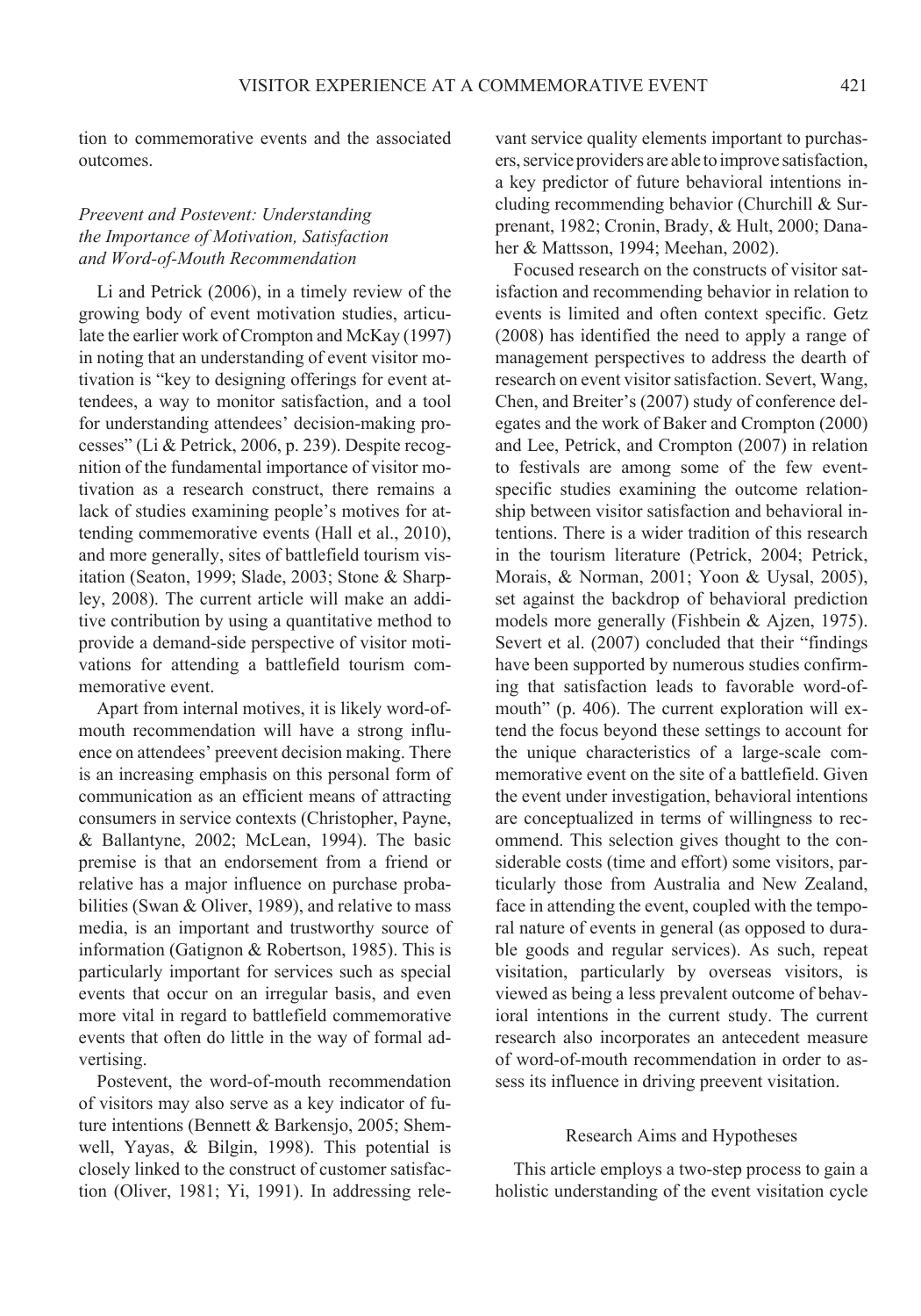associated with a battlefield commemorative event. Firstly, the preevent influence on attendance of visitor motivations and various information sources is explored. Secondly, the article investigates postevent the influence of participant satisfaction on recommending behavior with regard to event attendance. In order to examine this relationship, it was necessary to develop a model that would adequately predict satisfaction with various service elements of the Anzac Day commemoration.

#### Methodology

A two-step quantitative method was employed to gather information from Australians partaking in the Anzac Day commemorations at Gallipoli pre and post event. Ouestionnaires were administered in consideration that most event attendees to and from Gallipoli travel by bus (Australian War Memorial, 2010; Hall et al., 2010). A cluster sampling approach (Malhotra, Hall, Shaw, & Oppenheim, 2008) was operationalized in this study. FEZ Travel, the market leader in hosting Australians to Gallipoli, transported 1,000 attendees to Gallipoli and 700 back to Istanbul for the 2007 commemorative event A census of all FEZ customers was undertaken, which achieved a response rate of 48.2%  $(n = 482)$  on the way to Gallipoli and 47.2%  $(N=331)$  on the return trip to Istanbul. It was thought that the largest provider of transport services was more likely to be representative of attendees than a smaller or niche operator. The researchers have endeavored to ensure that the sample is reflective of the population of attendees; however, it should be noted that nonprobability convenience sampling was used, ultimately affecting the scope of generalization of the results. While the study was not conducted according to the canons of probability sampling (Bryman, 2004), the convenience method is not uncommon in marketing and tourism research (Alipour & Vughaingmeh, 2009; Bosnjak & Brand, 2008; Bosnjak & Rudolph, 2008; Sparks & Pan, 2009; Wang & Davidson, 2009).

Step one of the study involved pretrip questionnaires that comprised a series of 10-point semantic differential scales querying respondents on their motives for visitation, perceived importance of various event elements, and information sources

used in formulating their travel plans. The postevent questionnaires were framed by Getz's (2000) conceptual framework, later used by Chaplin and  $Costa (2000)$  in their exploratory analysis of a commemorative event. The framework was modified to refer to the following aspects of the event: type of event and program, physical setting, purpose of the commemoration, cultural importance, political implications, impact and performance evaluation, target markets, economic importance, and educational importance. The questionnaire comprised a series of 10-point semantic differential scales with positive and negative anchors. The data were analyzed using exploratory and confirmatory factor analysis and structural equation modeling.

Table 1 profiles the demographic characteristics of survey respondents pre- and postevent. Both returned samples are highly comparable, indicating that the majority of attendees are relatively young (18-30 years old), female, well-educated, and employed individuals. There is little in the way of comparative data on Gallipoli visitation available as official statistics are not published by the event's organizers, the Australian Department of Veterans

#### Table 1

Demographic Characteristics

|                                | Study One<br>$(N = 482)^{a}$ | Study Two<br>$(N = 331)^{b}$ |
|--------------------------------|------------------------------|------------------------------|
| Age                            |                              |                              |
| $18 - 30$ years                | 77%                          | 73%                          |
| $30+$ years                    | 23%                          | 27%                          |
| Gender                         |                              |                              |
| Male                           | 42%                          | 42%                          |
| Female                         | 58%                          | 58%                          |
| Education                      |                              |                              |
| Primary/secondary              | 17%                          | 21%                          |
| Tertiary                       | 83%                          | 79%                          |
| Occupation                     |                              |                              |
| Managerial/professional        | 41%                          | 41%                          |
| Para-professional              | 13%                          | 12%                          |
| Clerical/secretarial           | 14%                          | 15%                          |
| Tradesperson                   | 14%                          | 16%                          |
| Sales or hospitality           | 9%                           | 8%                           |
| Machine operator-driver        | $1\%$                        | $1\%$                        |
| Laborer/storesperson/unskilled | $2\%$                        | $2\%$                        |
| Unemployed                     | $1\%$                        | $1\%$                        |
| Student                        | $4\%$                        | 3%                           |
| Retired                        | $1\%$                        | $1\%$                        |

<sup>a</sup>Descriptive statistics: mean 28.0, SD 7.5.

<sup>b</sup>Descriptive statistics: mean 28.2, SD 7.6.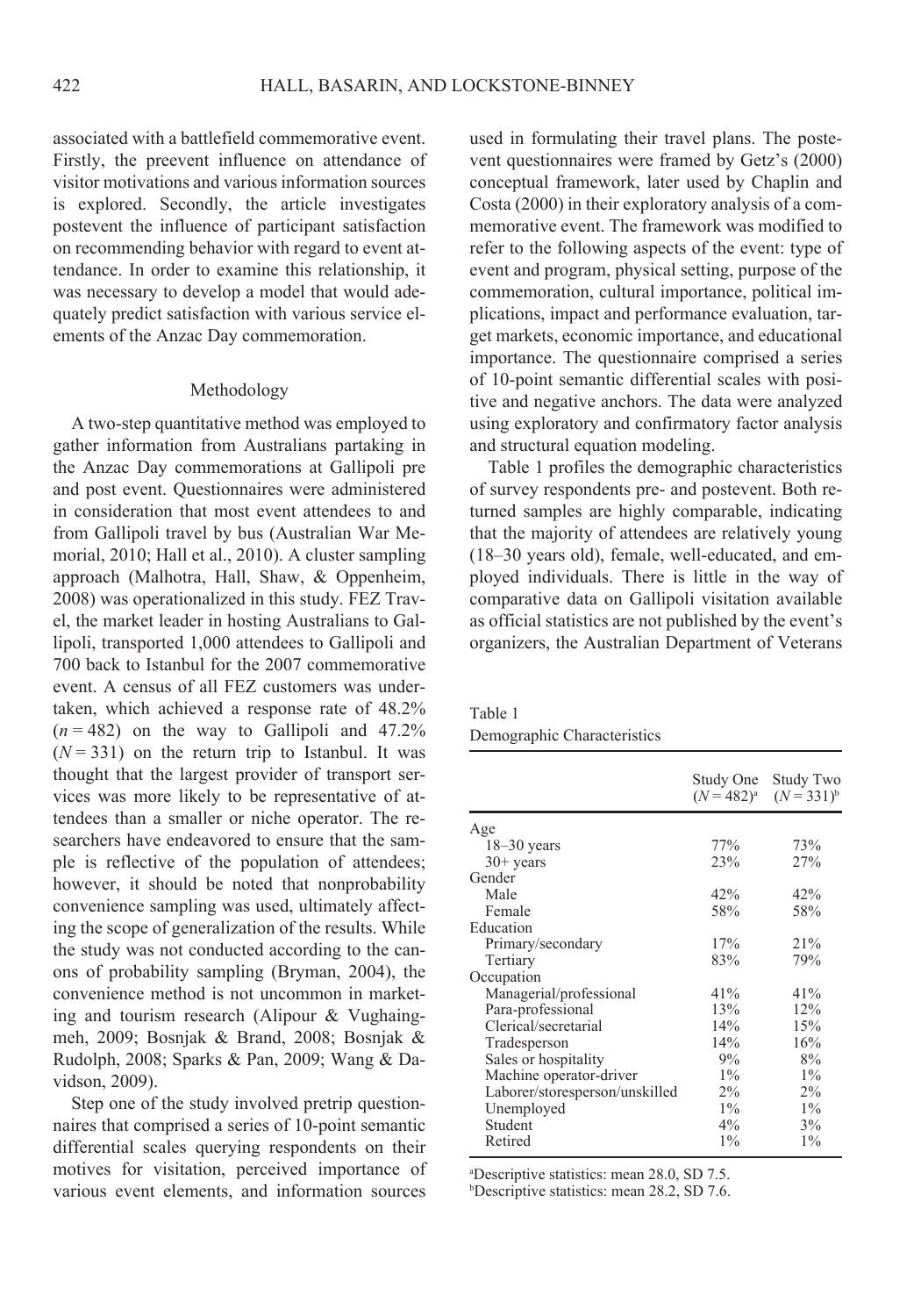Affairs. The sample characteristics, however, are similar to Yurtseven and Catalca's (2003) study, which found that female attendees were in the majority (52%), that most visitors were aged between 18 and 29 (79%), and many were professionally employed (46%).

# **Results and Discussion**

#### Preevent

The descriptive results (see Table 2) indicate that the respondents attached a high degree of personal importance to their Gallipoli visit. This was assessed using the following scale item, "Indicate how important a visit to Gallipoli on Anzac Day is for you personally?," where "Very Important" =  $10$ and "Not Important" =  $0$ . Using a similar question format, respondents also indicated that it was highly important that every Australian visit Gallipoli at least once during their lifetime. This supports Slade's (2003) contention that for Australians and New Zealanders, visitation to Gallipoli is strongly associated with nationhood motives.

Further emphasizing the importance of Anzac Day in the psyche of Australians, almost half the respondents had previously attended an Anzac Day march on home soil. The findings of the preevent study provided initial support for the contention that repeat visitation was a less prevalent indicator of behavioral intentions in the current context: however, a small cohort of respondents (4.6%) had previously traveled to Gallipoli to commemorate Anzac Day and were repeating the experience in 2007

When examining the information sources that influenced the respondents' pretrip decision making, it was found that the Australians participants used a variety of means to finalize their travel arrangements. Word-of-mouth recommendation is of pivotal importance in the travel industry (Litvin, Goldsmith, & Pan, 2008) and this was definitely

Table 2 Importance of Visitation to Gallipoli

|                                               | Mean SD |    |
|-----------------------------------------------|---------|----|
| Importance of visiting Gallipoli on Anzac Day | 8.4     | 17 |
| Should every Australian Visit Gallipoli       | 80      | 87 |

the case in regard to attendance at the Gallipoli commemorations. Table 3 shows that more than 70% of respondents indicated that word-of-mouth recommendation had been an important influence in their decision to travel to Gallipoli.

The Internet was viewed as an important source of information by 78% of respondents while a further 35% of attendees considered travel agents' websites as being a good source of information in planning their trip. Other sources of information that rated highly were travel guide books  $(59\%)$ , leaflets/brochures (42%), and magazines (40%). It is interesting to note that television and newspaper advertisements did not play a prominent role in influencing the decision making process of the Australian attendees.

An exploratory factor analysis was used to investigate the motivations associated with visitor attendance at the battlefield commemorative event under study. Using a Varimax rotation, the factor output accounted for 63% of the variance explained, with an acceptable KMO of 0.826 and a Bartlett's test score of 0.000, supporting the acceptability of the data for factor analysis. The analysis produced five factors representing various motivations driving visitation to the Anzac Day commemoration at Gallipoli (see Table 4).

The first factor  $(24.0\%$  variance explained) highlights the desire to honor or mourn a relative or friend and in so doing visit a particular gravesite. The second factor  $(13.8\% \text{ variance explained})$  focuses on the affirmation of values associated with those who took part in the battle. The third factor  $(9.2\%$  variance explained) represents having a relationship to the site by being a member of the armed forces, accompanying a returned veteran, or ac-

Table 3

Important Influences on Attendance

| Item                    | $\frac{0}{0}$ |
|-------------------------|---------------|
| Word of mouth           | 70.6          |
| Newspaper advertisement | 24.5          |
| Internet search         | 73.8          |
| Travel agent's website  | 34.7          |
| TV advertisement        | 12.9          |
| Leaflet/brochure        | 41.7          |
| Travel guide books      | 58.7          |
| Magazine advertisement  | 40.2          |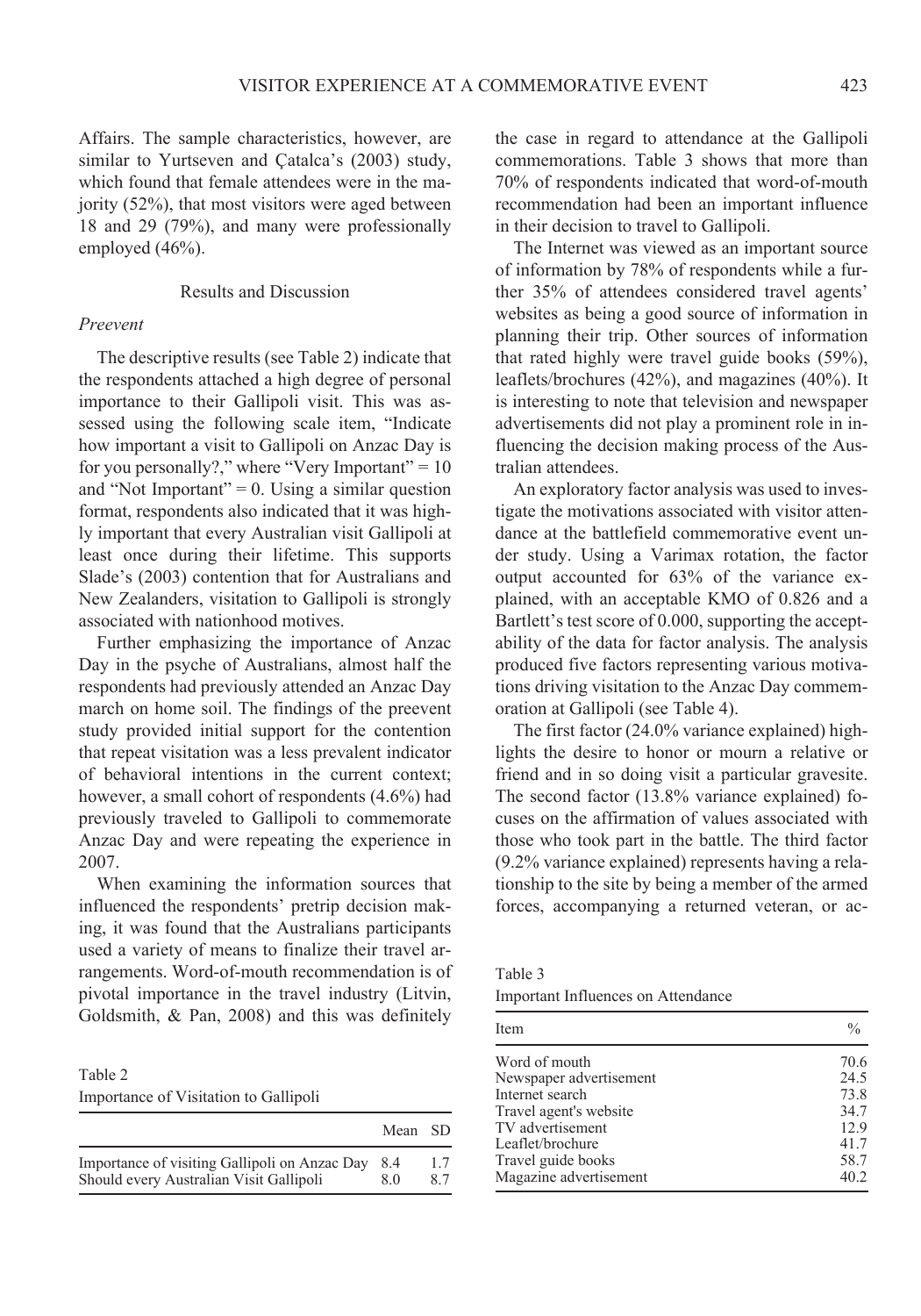#### HALL, BASARIN, AND LOCKSTONE-BINNEY

|                                   | Mourn | Affirm | Accompany | External<br>Influences | Battlefield |
|-----------------------------------|-------|--------|-----------|------------------------|-------------|
| Mourn                             | 0.804 |        |           |                        |             |
| Honor                             | 0.749 |        |           |                        |             |
| Visit particular grave            | 0.684 |        |           |                        |             |
| Visit friend or relatives grave   | 0.613 |        |           |                        |             |
| Relative at Gallipoli             | 0.502 |        |           |                        |             |
| Gratitude                         |       | 0.679  |           |                        |             |
| Affirmation                       |       | 0.671  |           |                        |             |
| Remembrance                       |       | 0.609  |           |                        |             |
| Duty                              |       | 0.503  |           |                        |             |
| Attend commemorative service      |       | 0.490  |           |                        |             |
| Show death not in vain            |       | 0.467  |           |                        |             |
| Accompany veteran                 |       |        | 0.815     |                        |             |
| Accompany relative                |       |        | 0.725     |                        |             |
| Veteran                           |       |        | 0.683     |                        |             |
| Influence of television or movies |       |        |           | 0.706                  |             |
| Influence of Internet             |       |        |           | 0.697                  |             |
| Influence of previous attendees   |       |        |           | 0.458                  |             |
| Influence of education            |       |        |           | 0.428                  |             |
| Visit battlefield                 |       |        |           |                        | 0.797       |
| Experience battlefield            |       |        |           |                        | 0.471       |
| Eigenvalue                        | 4.807 | 2.763  | 1.848     | 1.323                  | 1.082       |
| % variance explained              | 24.04 | 13.82  | 9.24      | 8.62                   | 6.41        |
| Alpha                             | 0.88  | 0.74   | 0.85      | 0.65                   | 0.63        |

Table 4 Motives for Visiting the Anzac Day Commemoration at Gallipoli

companying a relative on their visit. The fourth factor  $(8.6\%$  variance explained) highlights the influence of information sources such as the media. Internet, and the personal recommendation of prior attendees in the decision to travel to Gallipoli. The fifth factor (6.4% variance explained) highlights the desire to visit and experience a battlefield firsthand. This analysis confirms a number of untested motives that have been previously associated with solemn nature of battlefield tourism (Stone & Sharpley, 2008; Winter, 2009).

The preevent data also highlight the influence of previous attendees and the prior experience of participants with regard to attendance at commemorative events and battlefields. This is especially relevant for the Gallipoli commemorative event as few Australians are able to make numerous trips from Australia to Turkey to attend the ceremonies, with less than 5% of the returned sample having attended previously. Therefore, information sources such as recommendations from previous attendees, the Internet, and knowledgeable travel agents play an important role in providing information, motivation, and in influencing the decision making of potential attendees. Given this context, it is important to gain an understanding of how satisfied attendees are with their experience at the Anzac Day commemorative event at Gallipoli and how well this translates into future recommending behavior.

#### Postevent

The postevent focus of the study was on the influence of various elements of the Anzac Day commemorations on visitor satisfaction and subsequent recommending behavior. This step involved the use of both exploratory and confirmatory factor analysis (Tabachnick & Fidell, 2001). Exploratory factor analysis was used to extract five factors that provided reliable measures of the constructs under investigation (see Table 5). These factors, representing various elements of the event, included amenities, ceremonies, emotions, experiential impact, and transport.

Structural equation modeling, using SPSS 17.0 and AMOS 17.0, was conducted to analyze the relationships between these factors (see Fig. 1). The model developed and estimated investigates the in-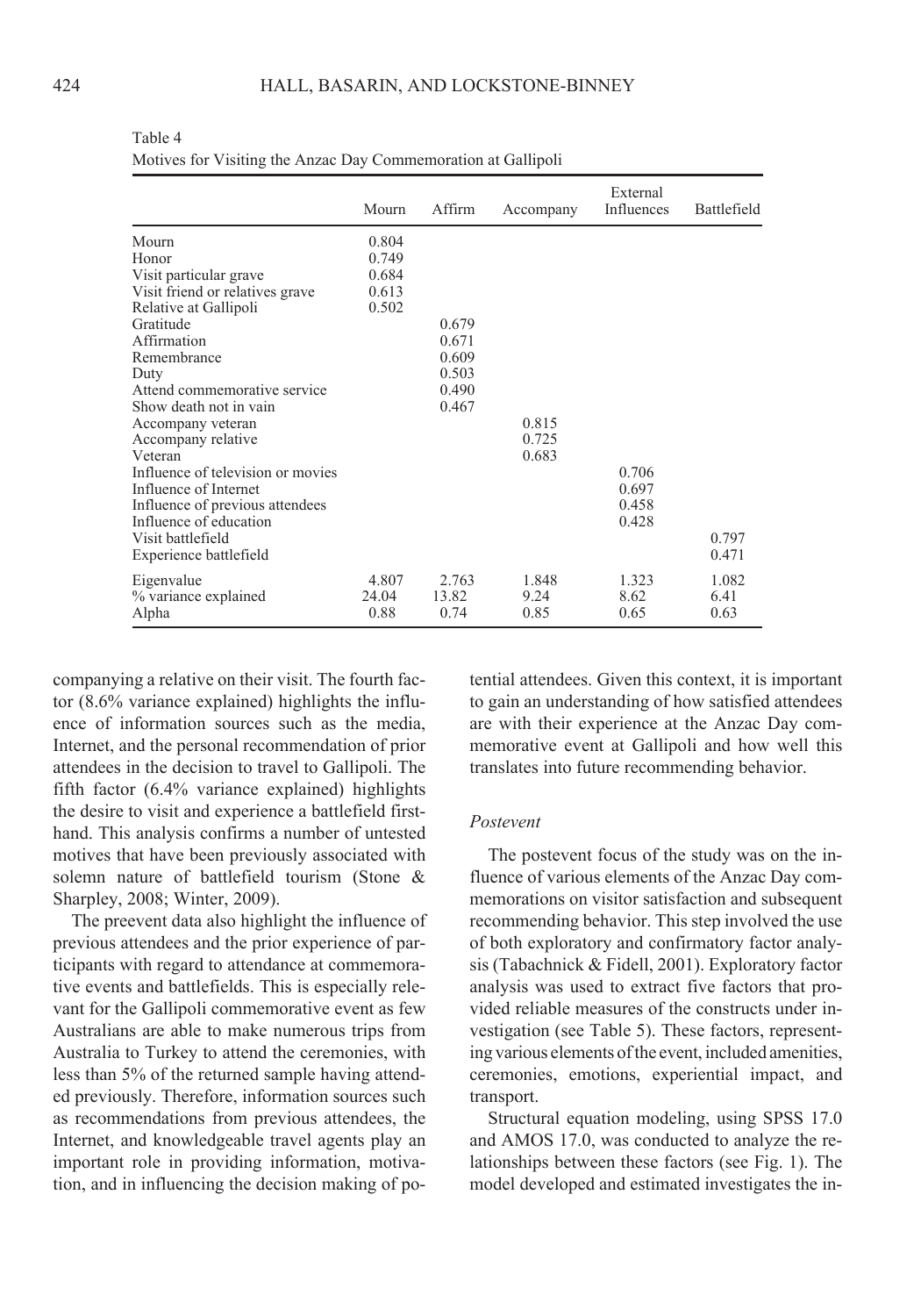fluence of the various elements relating to overall visitor satisfaction and the influence of visitor satisfaction on recommending behavior One-factor congeneric models were developed for the constructs identified Unsuitable items were removed when the one-factor models were fit to the full measurement model

Hair, Black, Babin, Anderson, and Tatham (2006) indicate that the guidelines for goodness-offit indices should be adjusted to take into account both sample size and the number of observed variables. While the goodness of fit indices are moderate, they are satisfactory for a sample size of greater than 250 respondents and between 12 and 30 observed variables, which are the cut-offs provided by Hair et al. (2006). The path model's fit indices indicated a good fit of the model to the data (CMIN/  $DF = 2.23$ ,  $DF = 80$ ,  $P = 0.01$ ,  $GFI = 0.93$ ,  $AGFI =$ 0.91, TLI = 0.94, CFI = 0.95, RMSEA = 0.06).

The structural model identified in Figure 1 shows that seven of the structural paths were significant (all  $p < 0.05$ ). These were satisfaction-amenities, satisfaction-ceremony, satisfaction-transport, satisfaction-experience, satisfaction-emotions, recommend-ceremony, and recommend-satisfaction. Of these factors, however, the ceremonial aspect of the commemorative event was most important driver

influencing the satisfaction of event participants (Standardized Regression Weight  $[SRW] = 0.60$ ). A mediating effect whereby a third construct intervenes between two other related constructs could be investigated (Hair et al., 2006; Holmbeck, 1997; Kline, 2005). This third construct can theoretically facilitate variations in the relationship. Based on the full structural model (see Fig. 1), a mediating relationship between ceremony, satisfaction, and recommending behavior was tested. A direct path between ceremony and recommending behavior was specified. This path was significant ( $\beta$  = 0.34,  $p \le 0.05$ ). The mediating relationship between ceremony, satisfaction, and recommending behavior comprised the indirect path between ceremony and satisfaction that was significant ( $\beta$  = 0.60,  $p$  < 0.05) and satisfaction and recommending behavior that was also significant ( $\beta$  = 0.35,  $p$  < 0.05). Therefore, the total effect of ceremony is 0.55, which represents the sum of the direct effect 0.34 in addition to the moderating effect of satisfaction 0.21 (0.60  $\times$ 0.35). The ability of the event to meet or exceed expectations in terms of its experiential aspects was also an important factor associated with satisfaction (SRW =  $0.52$ ). The emotional experience and transport factors were perceived as being the next most important factors driving visitor satisfaction.

Table 5

Event Attributes Associated With the Anzac Day Commemorations

|                                     | Transport | Amenities | Ceremony | Emotion | Experience |
|-------------------------------------|-----------|-----------|----------|---------|------------|
| Return from Lone Pine               | 0.846     |           |          |         |            |
| Travel from bus to Anzac Cove       | 0.760     |           |          |         |            |
| Travel from Anzac Cove to Lone pine | 0.749     |           |          |         |            |
| Overall ease of transport           | 0.716     |           |          |         |            |
| Amount of queuing                   |           | 0.798     |          |         |            |
| Toilet amenities                    |           | 0.707     |          |         |            |
| Rubbish                             |           | 0.535     |          |         |            |
| Food and drinks                     |           | 0.458     |          |         |            |
| Anzac Cove ceremony                 |           |           | 0.881    |         |            |
| Lone Pine ceremony                  |           |           | 0.611    |         |            |
| Ceremony appropriate                |           |           | 0.604    |         |            |
| Intensity of emotional experience   |           |           |          | 0.801   |            |
| Intensity of sadness emotion        |           |           |          | 0.683   |            |
| Experience better than expected     |           |           |          |         | 0.706      |
| Experience life changing            |           |           |          |         | 0.498      |
| Eigenvalue                          | 4.413     | 2.147     | 1.723    | 1.326   | 1.005      |
| % variance explained                | 29.42     | 14.32     | 11.49    | 8.84    | 6.03       |
| Alpha                               | 0.87      | 0.74      | 0.78     | 0.75    | 0.70       |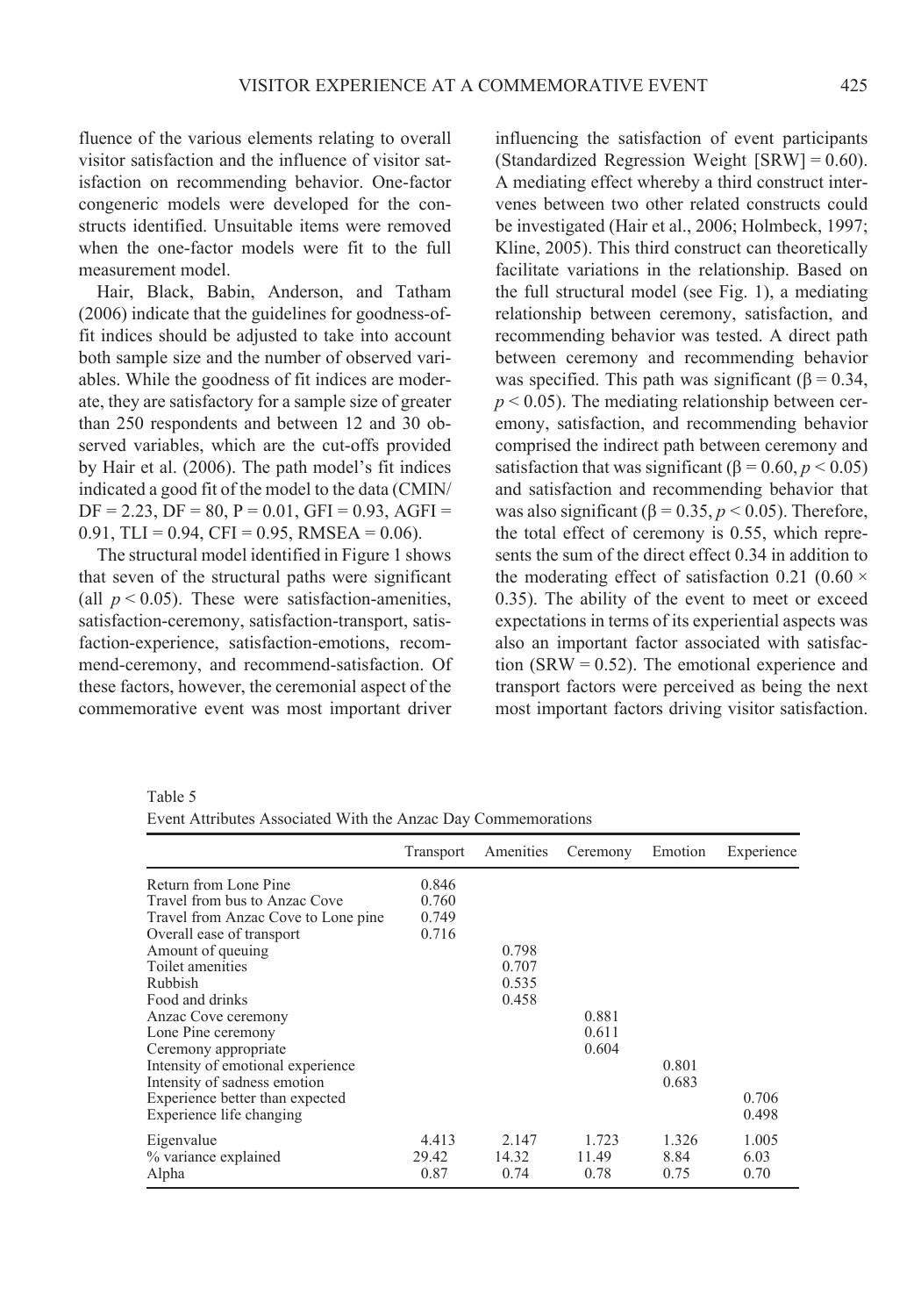

Figure 1. SEM model.

The structural paths between ceremony, satisfaction, and recommending behavior were also significant. The overall variance accounted for by the model with the dependent variable of satisfaction was 72% and 41% for recommending behavior.

To test the reliability of the model, the commonly accepted measure of model-based reliability, the item reliability coefficient was applied. Alternatively referred to as the Squared Multiple Correlation (SMC), the results of the model estimation indicated a wide range of SMC but confirmed that all measurements were within an acceptable range (see Table 6) (Holmes-Smith, Coote, & Cunningham, 2005). To test the constructs for convergent validity, the correlations between the items measuring the same constructs were examined for any excessive correlation of 0.8 or above (Malhotra et al., 2000). This examination showed that there were no excessively high correlations and all items within the same construct were positively correlated with other items that were intended to measure the same construct. To confirm the constructs had discriminate validity, the relevant implied correlations were used to ensure that each of the indicator items had their highest implied correlations for the item that was being measured. An investigation of the standardized residual covariance matrix identified that values were less than 2 and therefore supported a good model fit (Hair et al., 2006).

The postevent results complement previous research in confirming that visitor satisfaction can have a positive influence on intention to recommend. In extending this research to focus on a

| Variable                 | Squared<br>Multiple<br>Correlations | Factor<br>Score | Latent<br>Error<br>Variance<br>$\frac{0}{0}$ |
|--------------------------|-------------------------------------|-----------------|----------------------------------------------|
| Life changing experience | 0.47                                | 0.69            | 53                                           |
| Better than expected     | 0.62                                | 0.79            | 38                                           |
| Ease of travel           | 0.76                                | 0.87            | 24                                           |
| Tour guide               | 0.37                                | 0.64            | 63                                           |
| Travel Lone Pine         | 0.58                                | 0.76            | 42                                           |
| Travel Anzac Cove        | 0.54                                | 0.74            | 46                                           |
| Ceremonies appropriate   | 0.47                                | 0.67            | 53                                           |
| Anzac Cove ceremony      | 0.79                                | 0.84            | 21                                           |
| Lone Pine ceremony       | 0.55                                | 0.74            | 45                                           |
| <b>Oueues</b>            | 0.57                                | 0.76            | 43                                           |
| Toilets                  | 0.74                                | 0.88            | 26                                           |
| Intensity of emotional   |                                     |                 |                                              |
| experience               | 0.62                                | 0.79            | 38                                           |
| Sadness                  | 0.35                                | 0.60            | 65                                           |

|  | Squared Multiple Correlations and Factor Scores |  |  |
|--|-------------------------------------------------|--|--|
|  |                                                 |  |  |

Table 6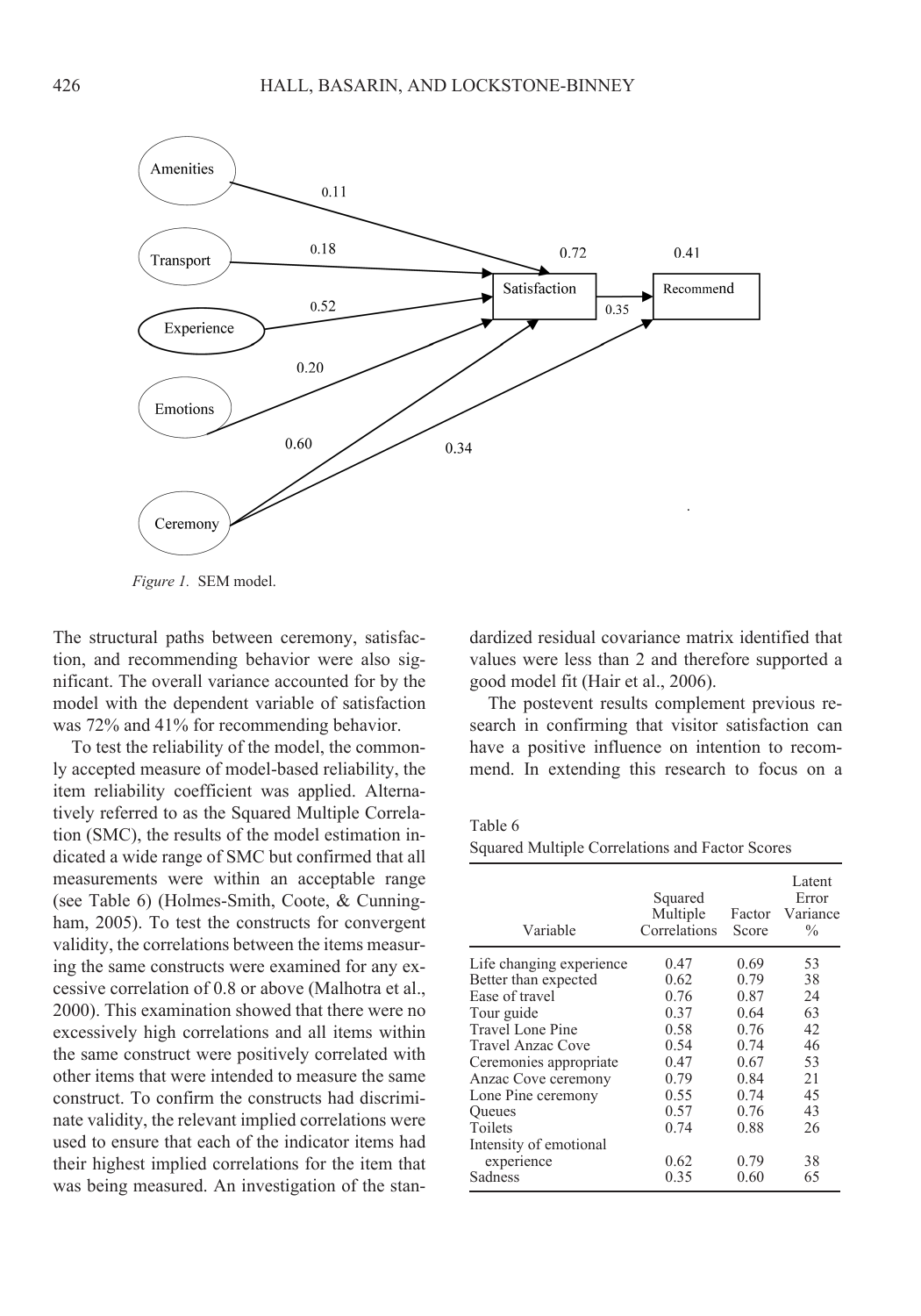large-scale commemorative event, this finding takes on special importance given that the organizers of the Gallipoli ceremonies do little in the way of formal marketing to encourage visitation. It would seem, therefore, that in providing a satisfactory experience for Gallipoli attendees, the organizers also create a conduit for flow-on visitation in the longer term to the relational networks of participants.

The results further indicate that this satisfactory experience is driven by the ceremonial and experiential elements of the Gallipoli commemorations. Intrinsic to the nature of the commemorations are the ceremonies that take place at Gallipoli on Anzac Day. These include the Dawn Service at Anzac Cove, followed by national ceremonies such as the singularly Australian event held at Lone Pine. These solemn remembrances provide attendees with the opportunity to mourn and honor fallen soldiers. It is unsurprising then that these drivers of satisfaction align closely with the motives of Australians in attending the commemorations at Gallipoli, as highlighted in the preevent findings (see Table 4), confirming the value of understanding visitor motivation as a means to optimizing satisfaction outcomes (Crompton & McKay, 1997, cited in Li & Petrick, 2006). Winter (2009) in citing Gatewood and Cameron's (2004) Gettysburg study. highlights that "many tourists had a deep emotional experience at the site, even though most had no family involvement, and had initially been motivated by historical interest" (p. 617). The postevent findings (see Table 5) in relation to the experiential and emotional elements of the Anzac Day commemorations indicate that a similar transformative force may be at work in Gallipoli attendees finding the experience to be a life changing one. Further demand-side research, particularly of a qualitative nature, would provide in-depth insights into the power of battlefield tourism experiences to engender such outcomes

# Conclusion

The article set out to provide a holistic understanding of the influence of preevent factors such as visitor motivation and information searching on attendance at commemorative events and to follow the cycle through to gain an understanding of what postevent factors influence event satisfaction and how this translates into future recommending behavior.

Preevent, the article highlights that chief among the motives for attendance at the Anzac Day commemorations at Gallipoli, Australian visitors wish to honor and mourn fallen soldiers, to show gratitude for their sacrifice, and affirm held beliefs about the World War I conflict. These motives are intimately linked to the inherent nature of the event, it being a solemn occasion at the site of a historic battle. They also closely align with the elements of the Anzac Day commemorations that strongly influence visitor satisfaction; namely, the ceremonial and experiential aspects, signposting to the organizers the importance of maintaining the integrity of the ceremonies as the event grows in popularity. Pre- and postevent, the article has explored the virtuous cycle that word-of-mouth recommendations can create in influencing attendance at commemorative events. The Australians traveling to attend the 2007 Anzac Day commemoration relied heavily on this relational derived source of information. A lack of formal marketing around the event and the significant personal costs associated with attending likely ensure such recommendations play a heightened role in reducing risk and uncertainty around the decision to attend. Postevent, the established link between visitor satisfaction with the event experience and intention to recommend was confirmed in the commemorative event setting. Ongoing, an agenda of research is needed that continues to explore the visitor experience at commemorative events, delving into the deeply emotional, transformational nature of these events.

#### References

- Alipour, H., & Vughaingmeh, E. (2009). Residents' attitudes toward casino gambling in Kyrenia, North Cyprus: In search of theoretical explanation? Tourism Analysis, 14, 841-866.
- Australian War Memorial. (2010). Retrieved June 14, 2010, from http://www.awm.gov.au
- Baker, D. A., & Crompton, J. L. (2000). Quality, satisfaction, and behavioral intentions. Annals of Tourism Research, 27(3), 785-804.
- Bennett, R., & Barkensjo, A. (2005). Relationship quality, relationship marketing, and client perceptions of the levels of service quality of charitable organizations. International Journal of Service Industry Management,  $\overline{16(1)}$ ,  $81 - 106$ .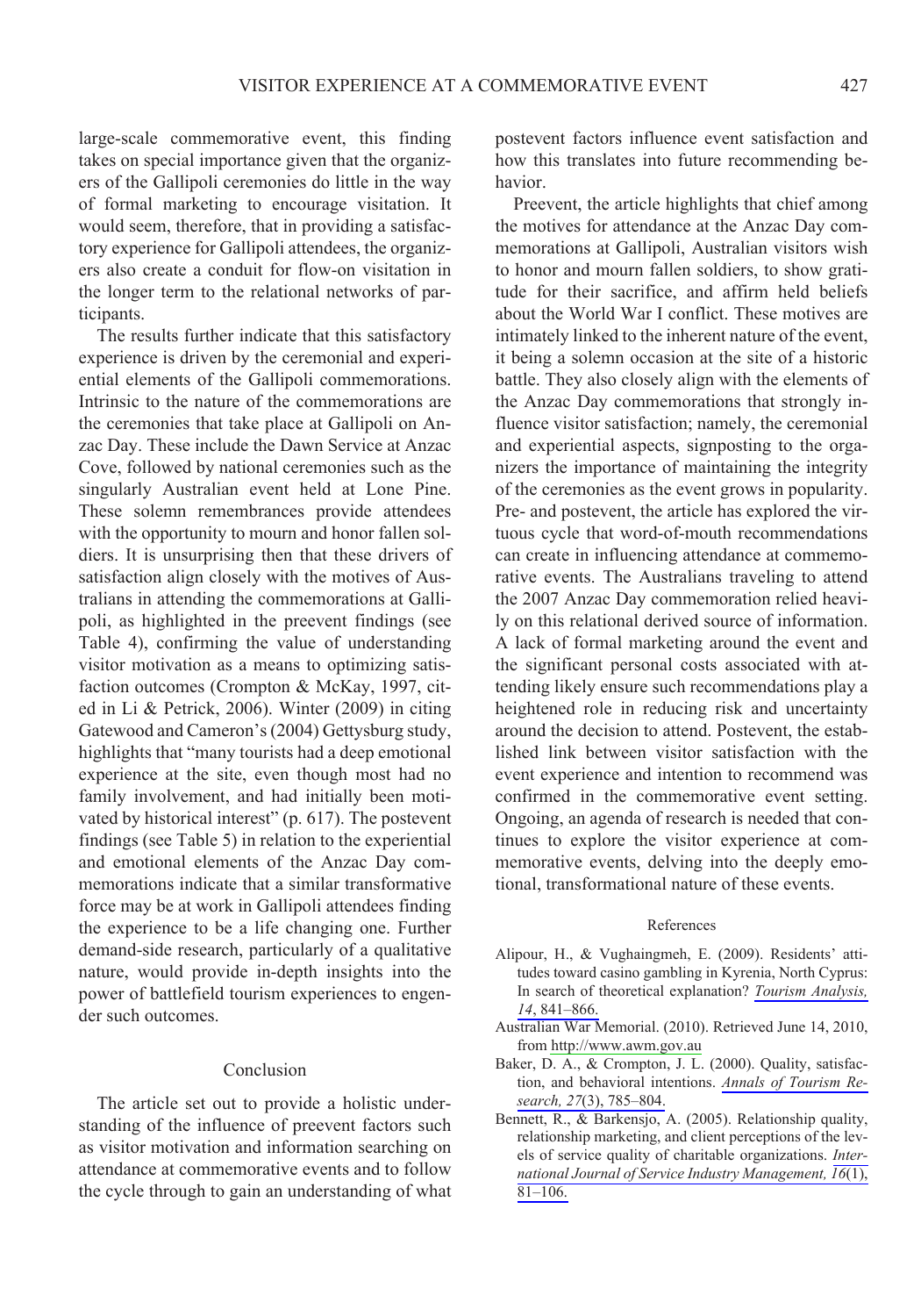- Bosnjak, M., & Brand, C. (2008). The impact of undesired self-image congruence on consumption-related attitudes and intentions. International Journal of Management,  $25(3)$ , 673-683.
- Bosnjak, M., & Rudolph, N. (2008). Undesired self-image congruence in a low-involvement product context. European Journal of Marketing, 42(5/6), 702-712.
- Bryman, A. (2004). Social research methods (2nd ed.). Oxford: Oxford University Press.
- Chaplin, I., & Costa, C. M. M. (2000). Milestone or millstone? Commemorating the Portuguese Handover of Macau: Implications for event management. In J. Allen, R. Harris, L. K. Jago, & A. J. Veal (Eds.) Events beyond 2000: Setting the agenda (pp. 212-217). Sydney: Australian Centre for Event Management, UTS.
- Churchill, G. A., & Surprenant, C. (1982). An investigation into the determinants of customer satisfaction. Journal of Marketing Research, 19, 491-504.
- Christopher, M., Payne, A., & Ballantyne, D. (2002). Relationship marketing: Creating stakeholder value (2nd ed.). Oxford: Butterworth-Heinemann.
- Crompton, J. L., & McKay, S. L. (1997). Motives of visitors attending festival events. Annals of Tourism Research, 24(2), 425-439.
- Cronin, J. J., Jr., Brady, M. K., & Hult, T. M. (2000), Assessing the effects of quality, value, and customer satisfaction on consumer behavioral intentions in service environments. Journal of Retailing. 76(2), 193-218.
- Danaher, P. J., & Mattsson, J. (1994). Customer satisfaction during the service delivery process. European Journal of Marketing, 28(5), 5-16.
- Fishbein, M., & Ajzen, I. (1975). Belief, attitude, intention, and behavior. Reading, MA: Addison-Wesley.
- Gatignon, H., & Robertson, T. S. (1985). A propositional inventory for new diffusion research. Journal of Consumer Research, 11(4), 849-67.
- Getz, D. (2000). Defining the field of event management. Event Management,  $6(1)$ , 1-3.
- Getz, D. (2007). Event studies: Theory, research, and policy for planned events. Oxford: Elsevier Butterworth-Heinemann.
- Getz, D. (2008). Event tourism: Definition, evolution, and research. Tourism Management, 29, 403-428.
- Hall, J., Basarin, V. J., & Lockstone-Binney, L. (2010). An empirical analysis of attendance at a commemorative event: Anzac Day at Gallipoli. International Journal of Hospitality Management, 29, 245-253.
- Hair, J. F., Black, W., Babin, B., Anderson, R. E., & Tatham, R. (2006). Multivariate data analysis (6th ed.). Upper Saddle River, NJ: Prentice-Hall.
- Hannaford, J. A. (2001). Two Australian pilgrimages. Melbourne: Australian Catholic University.
- Holmbeck, G. (1997). Toward terminological, conceptual, and statistical clarity in the study of mediators and moderators: Examples from the child-clinical and pediatric psychology literatures. Journal of Consulting and Clinical Psychology, 65(4), 599-610.
- Holmes-Smith, P., Coote, L. V., & Cunningham, E. (2005). Structural equation modeling: From the fundamentals to advanced topics. Elsternwick, Victoria: SREAMS.
- Kline, R. (2005). Principles and practice of structural equation modeling (2nd ed.). New York: Guilford Press.
- Lee, S. Y., Petrick, J. F., & Crompton, J. (2007). The roles of quality and intermediary constructs in determining festival attendees' behavioral intention. Journal of Travel Research, 45(4), 402-412.
- Li,  $\overline{X}$ ,  $\overline{R}$ ,  $\&$  Petrick, J. F. (2006). A review of festival and event motivation studies. Event Management, 9, 239-245.
- Litvin, S. W., Goldsmith, R. E., & Pan, B. (2008). Electronic word-of-mouth in hospitality and tourism management. Tourism Management, 29, 458-468.
- Malhotra, N., Hall, J., Shaw, M., & Oppenheim, P. (2008). Essentials of marketing research (2nd ed.). Sydney: Prentice Hall.
- McLean, F. (1994). Marketing in museums: A contextual analysis. In K. Moore (Ed.), Museum management (pp. 232-48). London: Routledge.
- Meehan, C. (2002, April/May). Measuring satisfaction. Insite Magazine, 6-7.
- Oliver, R. (1981). Measurement and evaluation of satisfaction process in retail settings. Journal of Retailing. 57(3).  $25 - 48$ .
- Petrick, J. F. (2004). The roles of quality, value, and satisfaction in predicting cruise passengers' behavioral intentions. Journal of Travel Research, 42, 397-407.
- Petrick, J. F., Morais, D. D., & Norman, W. C. (2001). An examination of the determinants of entertainment vacationers' intentions to revisit. Journal of Travel Research,  $40.41 - 48.$
- Seaton, A. V. (1999). War and thanatourism: Waterloo 1815-1914. Annals of Tourism Research, 26(1), 130-158.
- Severt, D., Wang, Y., Chen, P. J., & Breiter, D. (2007). Examining the motivation, perceived performance, and behavioral intentions of convention attendees: Evidence from a regional conference. Tourism Management, 28, 399-408.
- Shemwell, D. J., Yavas, U., & Bilgin, Z. (1998). Customerservice provider relationships: An empirical test of a model of service quality, satisfaction, and relationshiporientated outcomes. International Journal of Service Industry Management, 9(2), 155-68.
- Slade, P. (2003). Gallipoli thanatourism: The Meaning of ANZAC. Annals of Tourism Research, 30(4), 779-794.
- Smith, V. L. (1998). War and tourism: An American ethnography. Annals of Tourism Research, 25(1), 202-227.
- Sparks, B., & Pan, G. W. (2009). Chinese outbound tourists: Understanding their attitudes, constraints, and use of information sources. Tourism Management, 30, 483-494.
- Stanley, P. (2005). *Ouinn's Post. Anzac. Gallipoli*. Sydney: Allen & Unwin.
- Stone, P., & Sharpley, R. (2008). Consuming dark tourism: